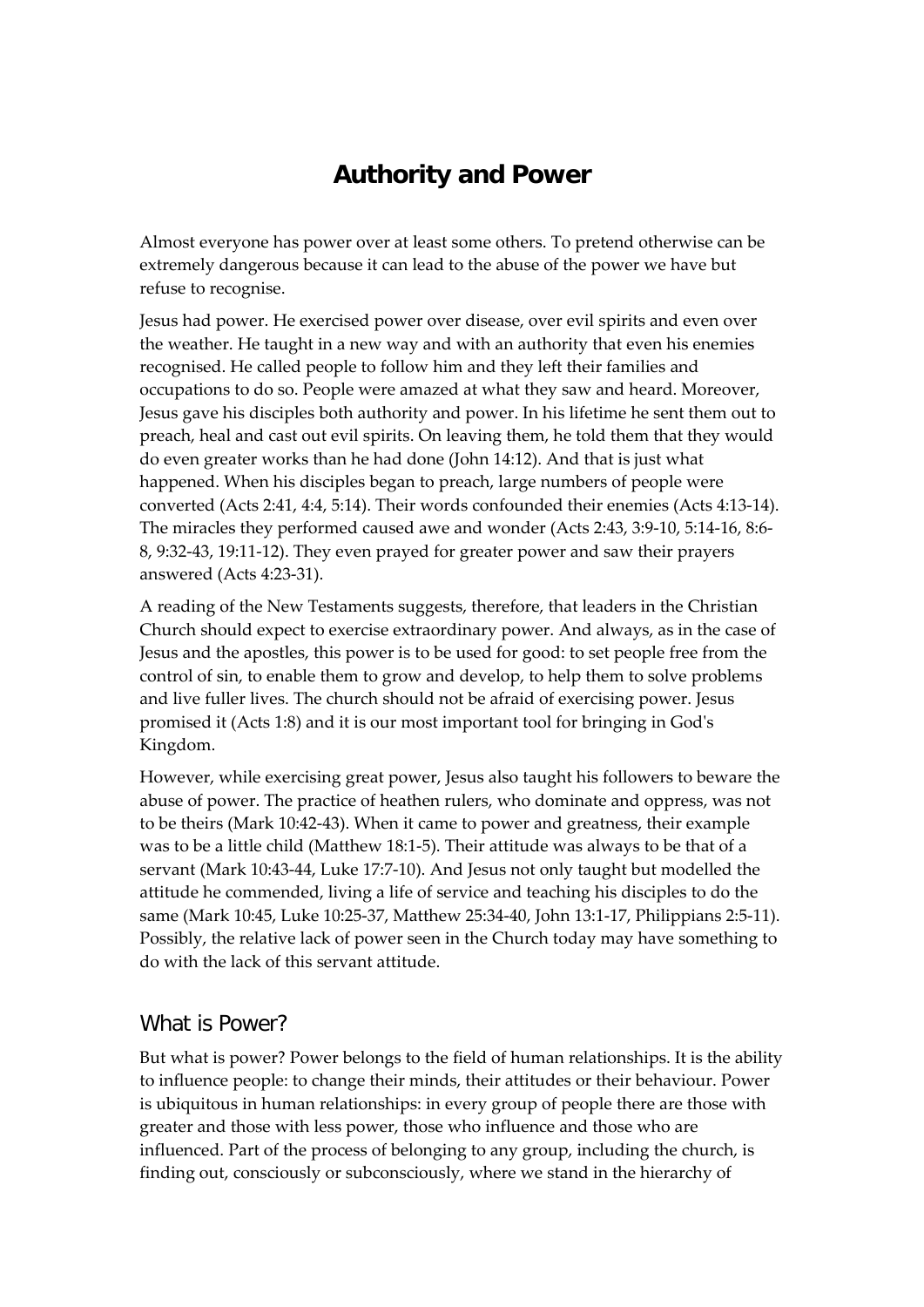power. For those who are insecure, who need to control others for their own wellbeing, this can cause problems for themselves and those around them. That is why a church needs to be a place of healing, where our needs for influence and control can be confronted and dealt with.

Power comes in many guises and has many different sources. Here are just a few of the most common:

- 1. Legitimate authority. We will consider the subject of authority in the next section of this introduction. One of the most common sources of power is a position that gives one the right to give orders and expect them to be carried out. Legitimate authority is found in virtually every sphere of life, although in the family it is currently the subject of considerable debate.
- 2. Control of rewards. This is perhaps the second most pervasive source of power. The kinds of rewards which can be a source of power or influence vary widely. Money is fairly obvious, largely though not exclusively confined to the sphere of paid employment. In a church, a person who is known to give large sums of money can exercise considerable influence, especially when he or she makes it known that they either support or oppose certain courses of action. Another type of reward is position, and the power of patronage or appointment is considerable. Exercised well, it can be a means of enabling and encouraging people to grow and develop. Then there is affirmation. Parents exercise power over their children by the giving or withholding of affirmation and so do congregations over their vicars or ministers. Fourthly, pastoral care. Those with the skills and position to provide pastoral care thereby exercise power over those receiving it. These skills provide power to help others and enable them to grow. But the activity of counselling is also hedged about with ethical guidelines to prevent the abuse of power.
- 3. Expertise. A person with a specialist skill, especially one in short supply, is in a position to exercise considerable power. In churches, this can apply particularly to such people as organists and treasurers. The power of a minister is considerably enhanced by his or her knowledge of the Bible and ability to teach it. Exercised well, this ability is vital for the growth of the church. On a PCC, the person who knows the minutiae of procedure can be in a position either to oil the wheels of a discussion or to use their knowledge to get their own way.
- 4. Persuasive ability. The ability to see the issues, a gift for the right words, wisdom to know the right time to speak and when to remain silent all help to decide who has greater influence than others.
- 5. Stronger will. Some people have greater confidence in decision‐making and perhaps greater experience in making decisions and carrying them through. Others, perhaps influenced by their own past history, lack this confidence.
- 6. Reputation. Well‐known Christian speakers and leaders exercise far greater influence than others less well-known. It has been known for people to share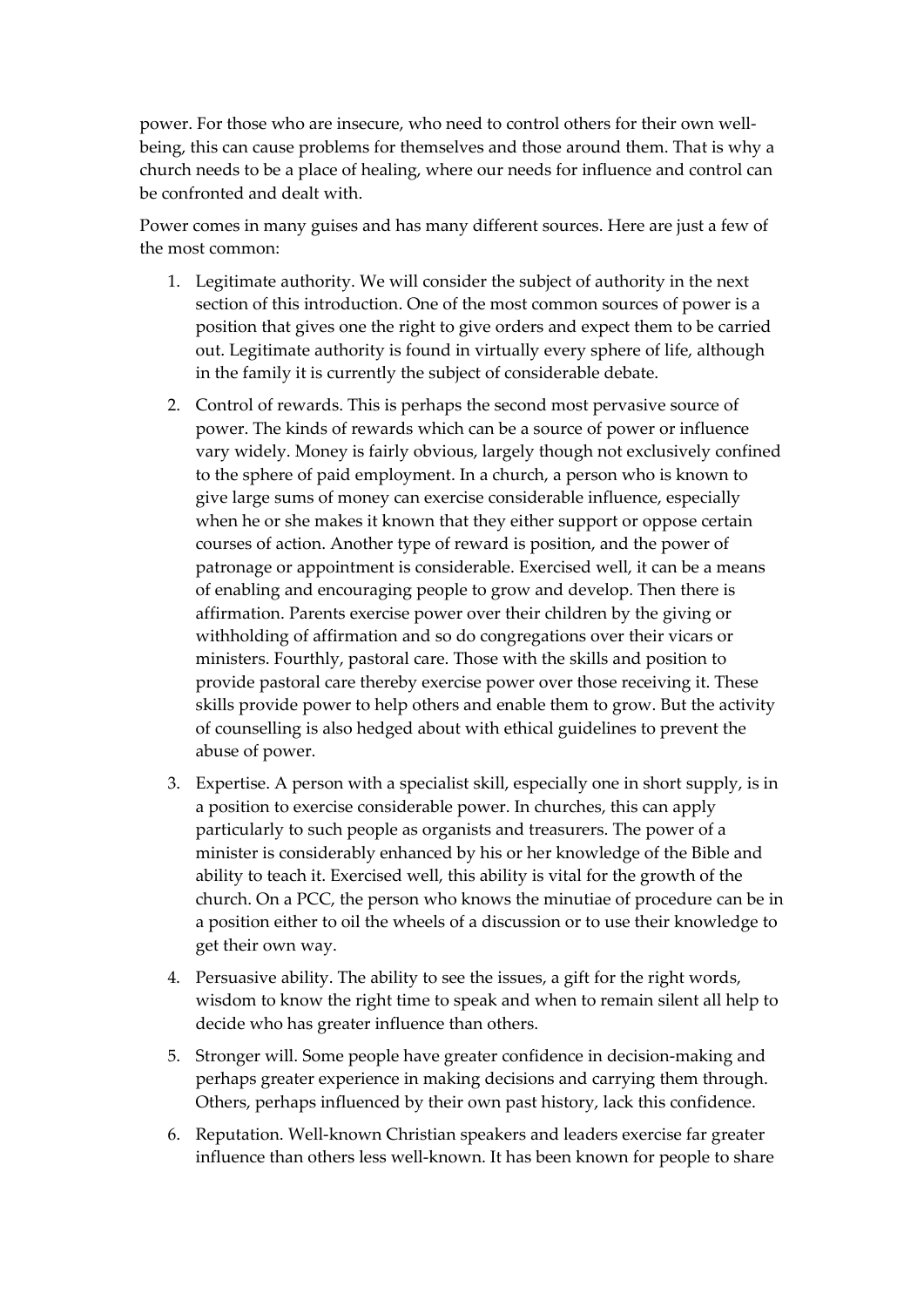with their vicars as a wonderful insight from the ministry of a visiting preacher the very thing he or she has been patiently teaching for years!

## Power and authority

Authority is the twin concept to power. Jesus demonstrated not only power but also authority (Mark 1:27, 2:9-11). He was a man "under authority", and recognised as such by those with eyes to see (Matthew 8:8‐9). We see this in his practice of regular prayer, through which he kept in touch with his Father's will (Mark 1:35-38). He himself said that he only did what he saw his Father doing (John 5:19,36) and spoke only the words that his Father gave him to speak (John 8:45‐47, 17:8) When he sent out his disciples it was not only with power but with authority (Luke 9:1, Matthew 28:18-20). Like Jesus, they too were "under authority".

But how is authority related to power? If power is the *ability* to influence people, authority is *permission* to influence people. This permission may be given either from "above", in the shape of the person appointing us to a certain position, or from "below", from the people themselves. The authority of the local minister comes from both above and below. It is given by the Bishop who licenses the minister to a specific ministry; it is given by the congregation who selects the minister for training and welcomes that ministry.

The ideal situation is where power and authority coincide. A person influences those people and only those people he or she has authority to influence and only to the extent to which he or she has permission. Thus, the responsible exercise of power includes deliberately refraining from influencing people beyond the permission they have given or the limits to which we are entitled. Achieving this ideal is not easy. Power and authority can be out of balance when either influence exceeds authority or when authority exceeds the ability to influence.

One example of the former is the authoritarian use of power. This may take the form of decisions made without due consultation. It often causes resentment and almost always disables others, who are prevented from exercising their own legitimate influence. Authoritarian leadership can leave a legacy, not only in the church but also in secular organisations, which requires positive measures to correct and heal. Another form of the excess of power over authority is manipulation, where someone attempts to use underhand, hidden or illegitimate means to influence the decisions of a group or the conduct of others.

Equally damaging can be situations where authority exceeds power, where the designated leader is unable or unwilling to exercise the authority he or she has been given. Situations of "laissez-faire" leadership can lead to frustration and division as the leader vacillates or comes under the influence of informal advisers who are not accountable to the group as a whole.

## Levels of leadership

Leadership is the exercise of power and authority together. The better we recognise our own sources of power – the ability to influence those around us – and the sources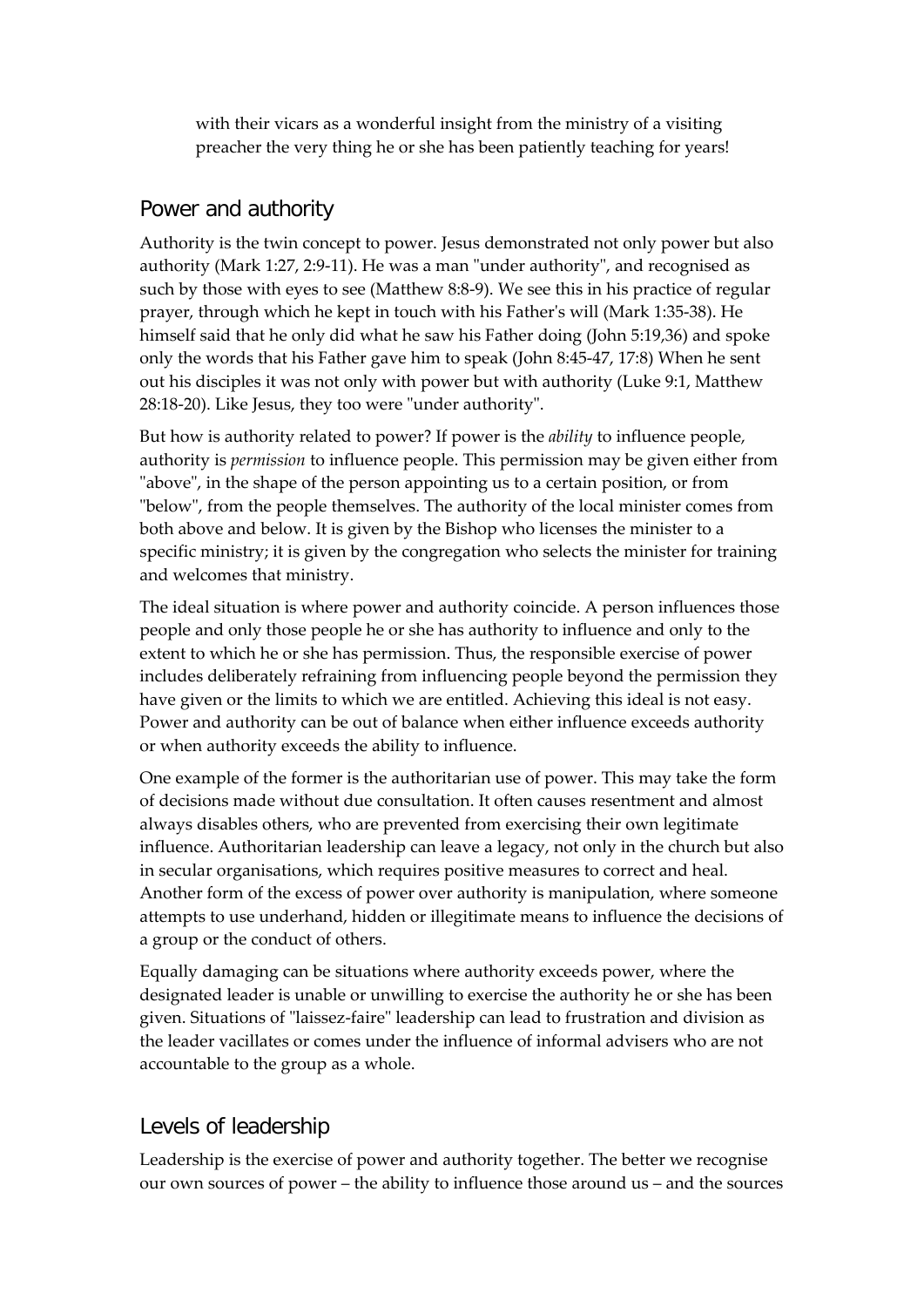of influence others have over us, the better equipped we will be to lead. The better we recognise the extent and the limits of our authority, the more responsible will be our leadership. The better we are able to co-ordinate our power and our authority, the more successful will be our leadership, and the more it will build up and strengthen the church and the individuals who are part of it.

Much of this is summed up by Christian pastor and leadership guru John Maxwell in his book *Developing the Leader Within You*. In the first chapter, Maxwell sets out five "levels" of leadership, as follows:

- 1. Position. The leader relies mainly on the authority of their position. They expect people to comply because they are the boss. This level of leadership can never be bypassed and it is important always to recognise the leaderʹs legitimate sphere of authority. When a leader is newly appointed or a leadership group newly formed, especially in the case of a new minister previously unknown to the congregation, positional authority is all they have, and a congregation may welcome the early exercise of this authority as proof that the leader is prepared to lead. However, in a voluntary organisation like the church positional authority is never enough in the longer term. If the leader or the leadership group continue to rely on positional authority alone, people will end up doing no more than is required and will grow resentful even of this.
- 2. Permission. Permissive leadership is based on trust. Here, the congregation give the leaders permission to lead because they trust that the leaders know them and care for their well‐being. Authority from above is now combined with authority from below. This comes about as the leaders build relationships with those they lead, get to know them, and exercise their leadership in ways that are responsive to their needs and desires. As Maxwell sums it up, "People don't care how much you know until they know how much you care."
- 3. Production. If permissive leadership is primarily people‐centred, productive leadership is primarily task‐centred. The level of production is reached when the organisation has the feel that it is going places, when people know their place and where they fit and when their contribution is recognised and valued. Productive leadership will be enhanced by clear lines of accountability and by the availability of training and encouragement to undertake it. The values of the Investors in People organisation are a very good summary of what this level of leadership is all about.
- 4. People development. There is a higher level of leadership still. This is where people are willing to follow the leader or leaders because they recognise that they themselves are being helped to grow and develop under their leadership. An important test of effective leadership is whether the leader is capable of developing others. If they are, they can expect great loyalty from those who recognise the effect of the leader on their lives.
- 5. Personhood. The highest level of all, according to Maxwell, is the leader who just "is" a leader, to the extent that they very quickly inspire trust and